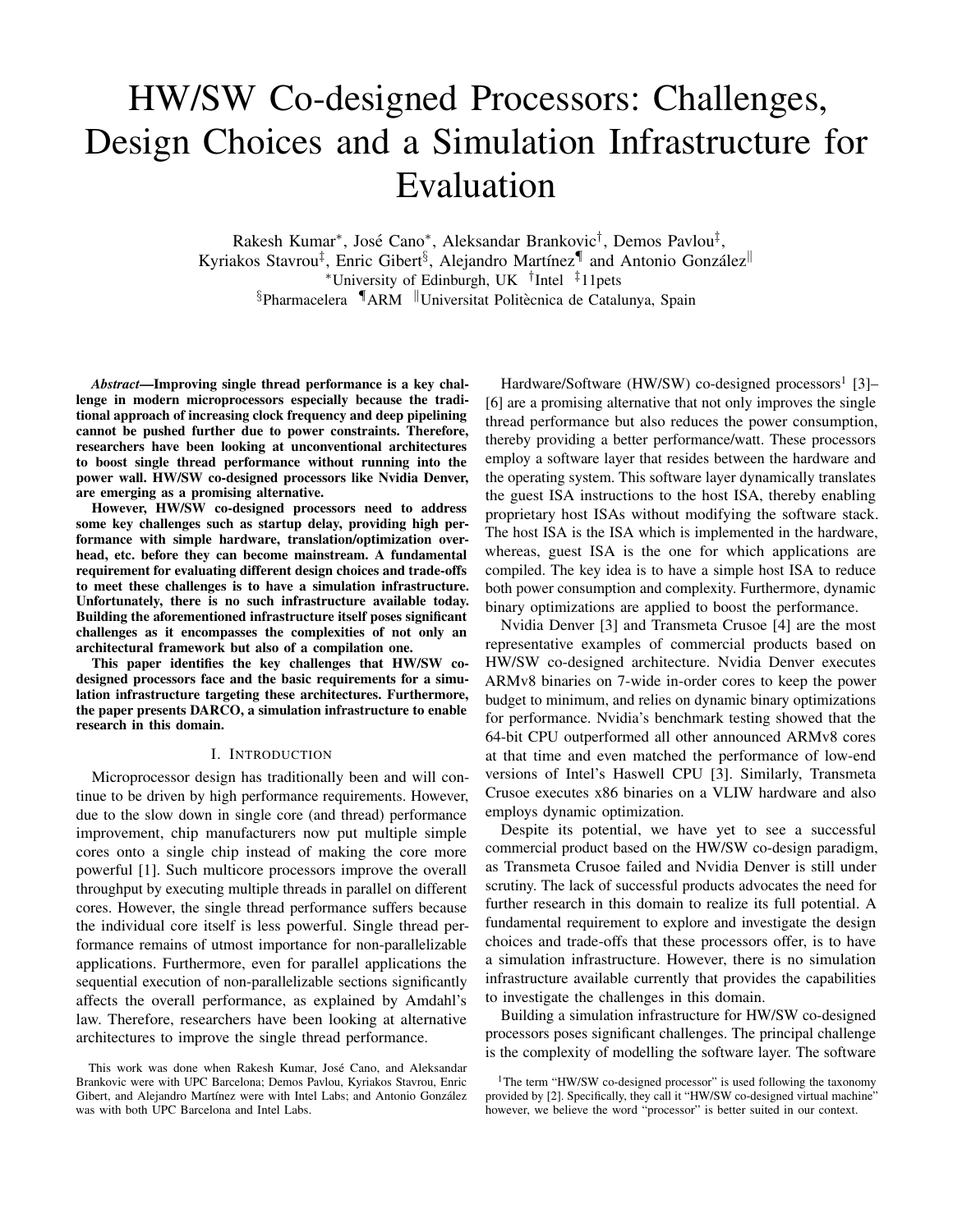layer needs to provide virtually all the functionality of a compilation framework such as translating the guest binary to intermediate representation (IR), optimizing the intermediate code, instruction scheduling, register allocation, generating host code from the IR, etc. in addition to profiling the execution for gathering runtime information and housekeeping. Therefore, a simulation infrastructure for HW/SW co-designed processors can be thought of as encompassing the complexities of a compilation framework in addition to the conventional architectural simulation.

Motivated by the potential of HW/SW co-designed processors and the need for further research in this domain, we have developed a simulation infrastructure, called DARCO, as a first step towards enabling research in this area. DARCO models a processor that profiles, translates, optimizes and executes a guest x86 binary on a RISC host architecture. The key components of DARCO are the guest and host ISA functional emulators, the software layer called Translation Optimization Layer (TOL), timing and power simulators and the accompanying debugging and monitoring tools. TOL is equipped with an interpreter, translator, profiler and a dynamic optimizer that applies a plethora of optimizations to the translated regions. Except for the functional models and power simulator, for which we used modified versions of QEMU [7] and McPAT [8] respectively, all other components are inhouse developments. DARCO is a research enabler in HW/SW co-designed processor domain.

The key contributions of the paper include:

- Identifies the principal challenges that HW/SW co-designed processors face and shows how DARCO can be used to address them.
- Identifies the challenges in building a simulation infrastructure for HW/SW co-designed processors.
- Presents DARCO, a complete infrastructure for investigating HW/SW co-designed processors.
- Characterizes the software layer of DARCO and shows that 90% of the guest dynamic code executes with highest optimization level while incurring minimal overhead.

# II. HW/SW CO-DESIGNED PROCESSORS

A HW/SW co-designed processor is a hybrid architecture that leverages HW/SW co-design to couple a software layer to the microarchitectural design of a processor. The basic idea behind these processors is to have a simple host ISA, to reduce power consumption and complexity, with the software layer translating and optimizing the guest binaries for the host ISA. This kind of processors [5], [6], [9] have enticed researchers for more than a decade. Moreover, currently there is a renewed interest from both industry and academia [10]–[13] in the wake of imminent end of Moore's law. In the transistor limited era, the unique capabilities of the software layer will play a key role in performance and energy optimizations.

In general, HW/SW co-designed processors implement a proprietary ISA in hardware to achieve design simplicity and energy efficiency. Therefore, they need to apply binary



Fig. 1. HW/SW interface in co-designed processors

translation to map the guest ISA on to the host ISA. The binary translation, in general, can be implemented in either hardware or software. For example, modern processors implementing CISC ISA, like x86, implement binary translation in hardware to translate CISC instructions to microcodes dynamically and simplify the execution pipeline implementation [2]. On the other hand, dynamic binary translation in HW/SW co-designed processors is done by the software layer, as shown in Fig. 1. We call this software layer as Translation Optimization Layer (TOL) in this paper.

Software dynamic binary translation/optimization provides several benefits over the hardware implementation. For example, a hardware dynamic binary translator, typically, translates individual CISC instruction to microcode in isolation whereas, a software implementation translates the entire basic block or even bigger code region at once hence increasing the scope of optimizations. Furthermore, it allows to upgrade a processor in the field by introducing new optimizations or fixing bugs in the software layer which is not feasible with a hardware implementation. The software implementation of TOL also reduces validation and verification cost and time. Finally, the software implementation reduces hardware complexity.

# *A. Dynamic Binary Translation and Optimization*

As said before, translating the guest ISA code to host ISA is the prime responsibility of TOL. The translation is done dynamically and generally, in multiple phases. Usually, in the first phase, an interpreter decodes and executes guest ISA instructions sequentially. In the rest of the phases, the guest code in translated to host ISA code and stored in a code cache, after applying several dynamic optimizations, for faster execution. The number of translation phases and optimizations in each phase are implementation dependent.

A typical two stage TOL starts by interpreting the guest ISA instruction stream sequentially. While interpreting, TOL also profiles the guest code to collect information about the most frequently executed code and biased branch directions. The execution frequency guides TOL to decide which guest code basic blocks to translate. When a basic block has been executed more than a predetermined number of times, TOL invokes the translator. The translator takes the guest ISA basic blocks as input, translates them to host ISA code and saves the translated code into the code cache for fast native execution. Instead of translating and optimizing each basic block in isolation, the translator uses biased branch direction information, collected during interpretation, to create bigger optimization regions, called superblocks. A superblock,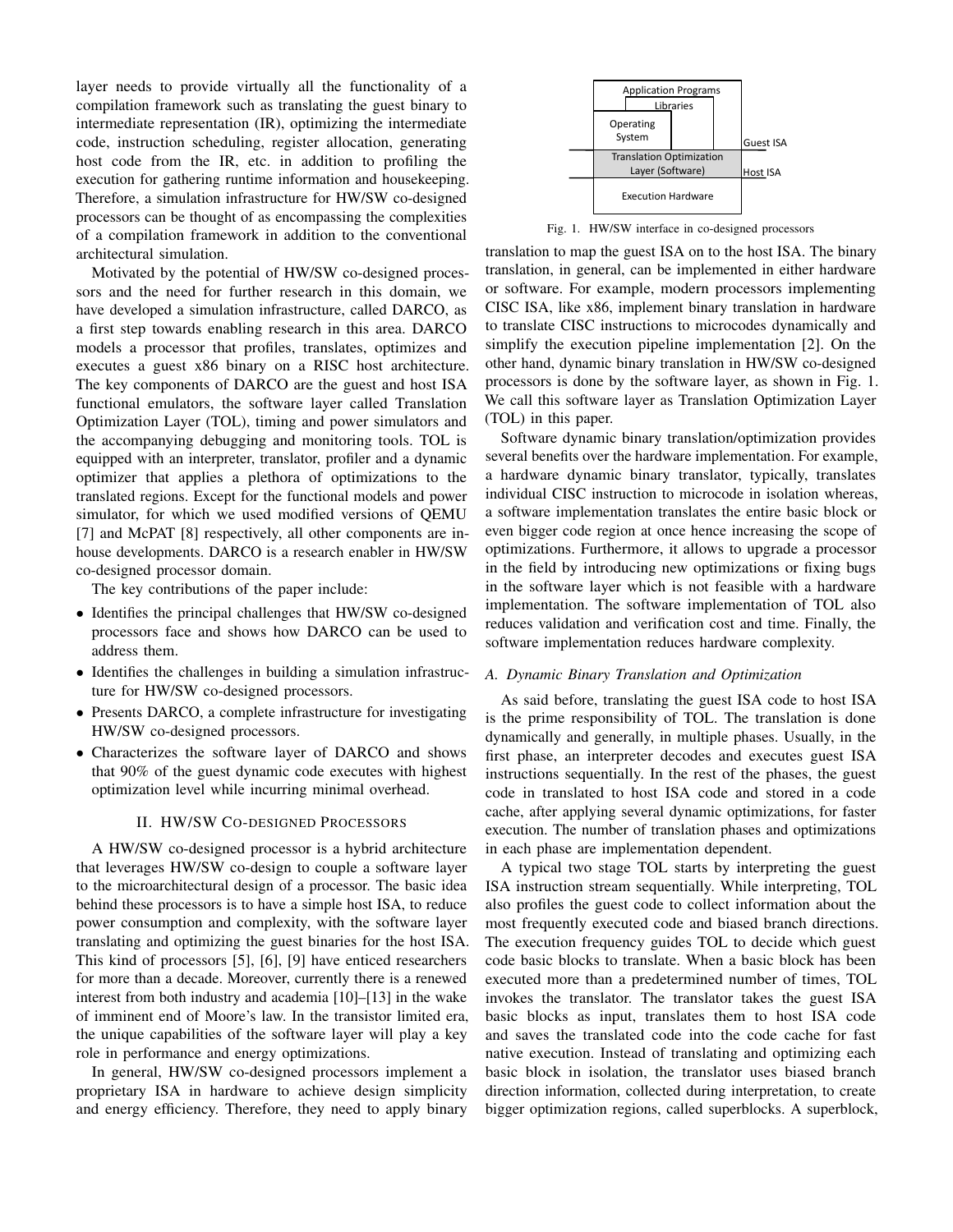generally, consists of multiple basic blocks following the biased direction of branches. Therefore, superblocks increase the scope of optimizations to multiple basic blocks and allow more aggressive optimizations. Superblocks have a single entry point that is the first instruction of the first basic block included in the superblock. However, the number of exit points are implementation dependent.

## III. CHALLENGES AND DESIGN CHOICES

Following are the key challenges and design choices in HW/SW co-designed processors that need a simulation infrastructure, like DARCO, for evaluation :

Startup Delay: The time taken for initial translations before executing the translated/optimized native code, called startup delay, is an important factor that dictates the startup performance or response time of the system. Transmeta Crusoe's software layer starts with interpreting the guest code and deferring translations until the detection of hot code. Even though interpretation is cheaper than translation, it is still significantly slower than executing native code and hence, results in poor startup performance. This was also one of the major reasons for Crusoe's demise. Nvidia Denver employs a guest ISA decoder, in addition to the native decoder, to avoid interpreting/translating the cold code and thereby boosting the startup performance. However, a dual decoder system results in additional hardware complexity and power consumption. Reducing the startup delay without additional hardware complexity remains an open question.

When and where to translate/optimize: An interesting question is: Should the guest code be translated/optimized as soon as it becomes a candidate for optimizations or should it be deferred to possibly increase resource utilization. For example, in a multicore processor, it might be desirable to defer optimizations until a core becomes idle, so that optimizations can get under-way while the unoptimized code is executing on the original core in parallel. Similarly, how many, if any, cores should be dedicated to translation/optimization in a manycore system is also an interesting question.

Finding optimal instruction schedule: McFarlin et al. [14] showed that 88% of the performance gain of out-of-order (OoO) processors can be achieved by a single "best" static schedule. In a heterogeneous multicore system with a mix of in-order and OoO cores, how to profile the execution to find the "best" schedule on an OoO core and then migrate it to an in-order core is a compelling problem.

Speculative Execution: As co-designed processors avoid aggressive OoO execution, they rely heavily on aggressive code optimizations and speculative execution for performance. Speculative execution poses its own challenges. First of all, it requires to checkpoint the architectural state periodically to recover from a possible speculation failure. The checkpointing granularity presents an interesting trade-off, as a high granularity reduces checkpointing/commit overhead however, more work may need to be flushed on speculation failures. How to find susceptible speculation failure points to take a checkpoint just before them is an intriguing problem.

Detecting a speculation failure itself can be costly. For example, a common approach to detect speculative memory reordering failures is to store the addresses and sequence numbers of all the speculatively executed memory instructions in a hardware table and search the table to check if the current memory reference aliases with previously executed operations. Doing a parallel search in such a table consumes significant power or limits the table size. On the other hand, a serial search increases the latency.

Profiling: Co-designed processors employ binary instrumentation to profile execution behaviour of applications and optimize them accordingly. Profiling can be a powerful tool in detecting phase changes during program execution and re-tuning the code correspondingly. However, as instrumentation code executes every time along with the application code that it profiles, it can degrade the overall performance. A common approach to reduce this performance penalty is to avoid profiling the optimized code. However, not profiling the optimized code means losing the opportunity to track phase changes and retuning a major portion of the application as the optimized code accounts for more than 90% of execution time. How to strike a balance between profiling overhead and the performance improvement from re-tuning and what hardware support can accelerate profiling remain to be seen.

Wide in-order or narrow out-of-order cores: HW/SW co-designed processors, generally, employ in-order cores to reduce the energy requirements. However, an interesting tradeoff would be to compare the performance/watt of wide inorder cores against narrow out-of-order cores taking into consideration the dynamic optimizations.

Interaction between TOL and application: TOL is invoked throughout the application execution for translation, optimization of the guest code or for guiding the application execution as such. As TOL and applications compete for the shared resources, it is important to understand their interaction and its impact on overall performance.

# IV. CHALLENGES IN BUILDING A HW/SW CO-DESIGN INFRASTRUCTURE

This section describes the key challenges and essential features that an infrastructure needs to provide to simulate a HW/SW co-designed processor. The bulk of complexity of such an infrastructure comes from the modelling of TOL. TOL not only needs to provide dynamic profiling, translation and optimization capabilities but also handles the corner cases that have been moved up from the hardware to optimize it for the common case, e.g. handling of complex string instructions might be moved to the software layer from the hardware. Following are the key features that a HW/SW co-design simulation infrastructure needs to provide:

Correctness: Dynamic binary translation and optimization lies at the heart of HW/SW co-designed processors. The software layer translates the guest binary to the host ISA and applies a number of aggressive, often speculative, optimizations. As the correct execution of the guest binary is the prime responsibility of a processor, the simulation infrastructure must provide ways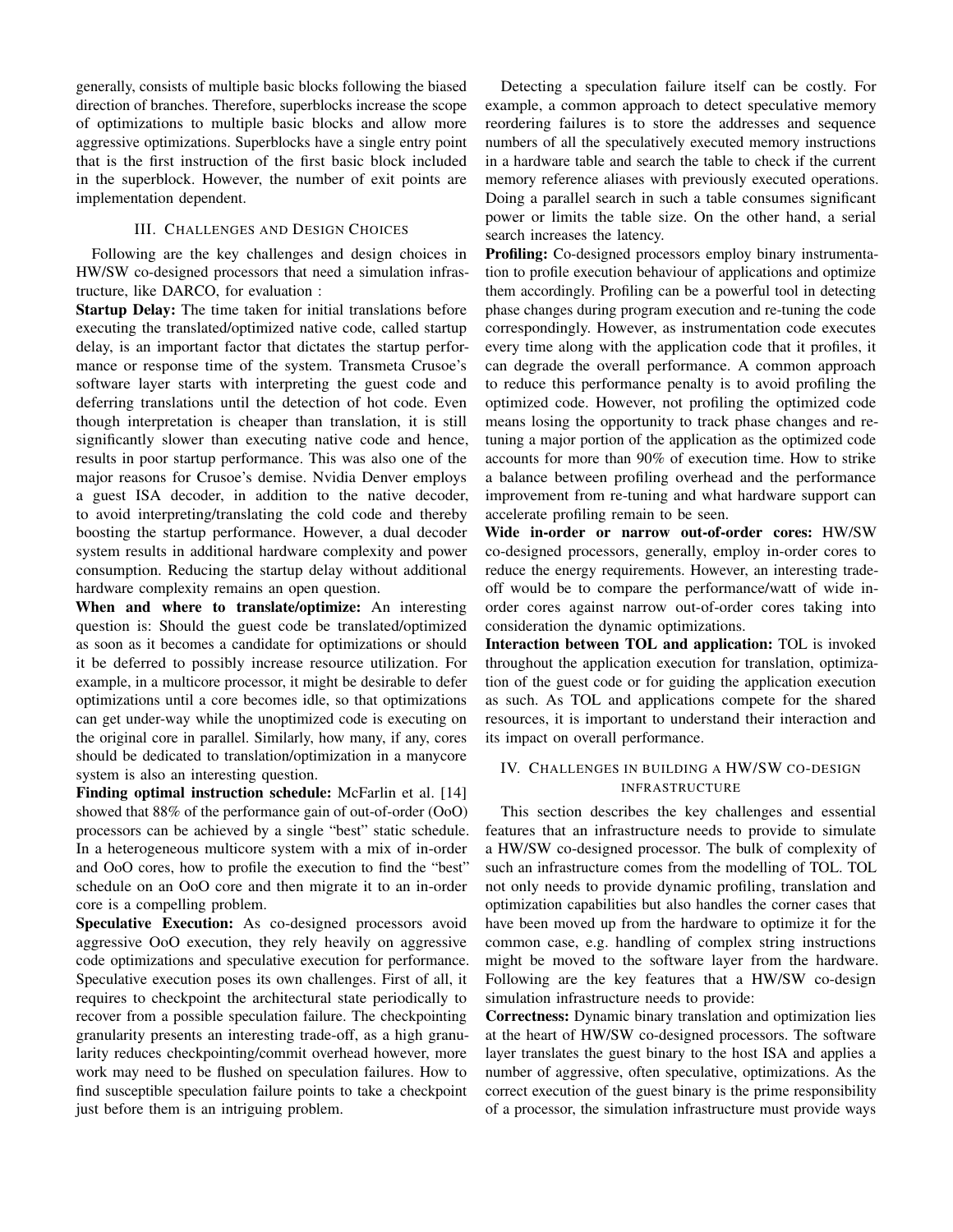to validate the correctness of translation/optimization passes. Minimum software layer overhead: The overall execution time in a HW/SW co-designed processor can be divided into two components: application execution time and TOL execution time. TOL execution time corresponds to the execution of TOL when it is doing translation and optimizations or otherwise guiding the application execution. Since during TOL execution time the application is not making any forward progress, it can be considered as overhead. It is of utmost importance to keep this overhead minimum because a high TOL overhead would negate the performance benefits of dynamic optimizations. From the simulation infrastructure point of view, a negligible TOL overhead is desirable as it will lead the application code to dominate the execution time and facilitate evaluating different optimizations as their contribution would be more pronounced. Minimum emulation cost: Emulation cost is the average number of host ISA instructions required to emulate one guest ISA instruction. The emulation cost should be kept as low as possible. From the simulation infrastructure point of view, a high emulation cost will make it difficult to evaluate the real power and performance benefits of co-designed execution compared to the native execution as it would be executing a lot more instructions than the native execution.

Support for multiple guest ISAs: One of the distinguishing features of HW/SW co-designed processors is the ability to execute multiple guest ISAs on the same hardware. For example, Nividia Denver was initially rumoured to be an x86 CPU and later a dual mode design [15]. This feature is going to be especially important in future as one would like to be able to run any application (compiled for any ISA) on any computing device. Therefore, the simulation infrastructure needs to provide a flexible frontend interface to support multiple guest ISAs.

Plug-and-Play support: The simulation infrastructure needs to provide the ability to implement and evaluate new features such as new dynamic optimizations, new hardware units or hardware support for some optimization, host ISA extension, etc. Moreover, it is desirable that the integration of these new features to the existing infrastructure is simple and straightforward. Such a plug-and-play approach would allow researchers to utilize their time in coming up with innovative ideas rather than squandering it in figuring out how to integrate their techniques into the infrastructure.

Powerful debug toolchain: Given the complexity of simulating a HW/SW co-designed processor, the simulation infrastructure should provide a powerful debug toolchain especially compared to the conventional architectural simulators. In such an infrastructure an erroneous behaviour could be caused by a bug in distinct modules of TOL such as translator, optimizer, instruction scheduler, register allocator, code generator, etc. in addition to conventional functional and timing simulators. Therefore, a powerful debug toolchain becomes essential to quickly locate and fix any bugs.

#### V. DARCO ARCHITECTURE

DARCO encompasses the guest and host ISA functional emulators, the software layer called Translation Optimization



Fig. 2. DARCO main components

Layer (TOL), timing and power simulators and the accompanying debugging and monitoring tools. DARCO has a clean interface for including new optimizations in TOL and allows easy implementation of new hardware features. As shown in Figure 2 DARCO is composed of four main components:

The *co-designed component* models the functionality of a HW/SW co-designed processor. It is constituted of TOL and a functional emulator for the host ISA. TOL translates and optimizes the guest x86 binary before the host functional emulator executes the optimized code. TOL itself is also compiled to the host ISA. This component keeps the emulated x86 architectural and memory states which are updated as the application execution proceeds. In its current state, the co-designed component models only the user level code.

The *x86 component* provides a full-system functional emulator for the guest x86 ISA. It runs an unmodified operating system and is the only component that interacts with the operating system. The authoritative architectural and memory state is also kept by this component as it emulates x86 code and not the translated/optimized code. The x86 component plays an instrumental role in ensuring the correctness of translation and optimizations in the co-designed component by validating the emulated architectural and memory states kept by the co-designed component against its own authoritative states. DARCO relies on the x86 component to execute the system code as the co-designed component models only the user code.

The *timing simulator* models a parameterized in-order core. The simple in-order processor is chosen in congruence with the simple hardware design philosophy of HW/SW co-designed processors. It receives the dynamic instruction stream from the co-designed component and provides detailed execution statistics. Furthermore, McPAT [8] has been integrated with the rest of the infrastructure for power and energy modelling. The use of the timing and power simulators is optional and does not affect the functionality of the rest of the infrastructure.

The *Controller* is the main user interface of DARCO. It provides full control over the execution of the application as well as debugging utilities. The main task of the controller is to provide synchronization among different components and the resolution of the various requests from the co-designed component as will be explained in next section. The controller is also responsible for comparing authoritative and emulated x86 states to ensure the correctness of translation/optimizations.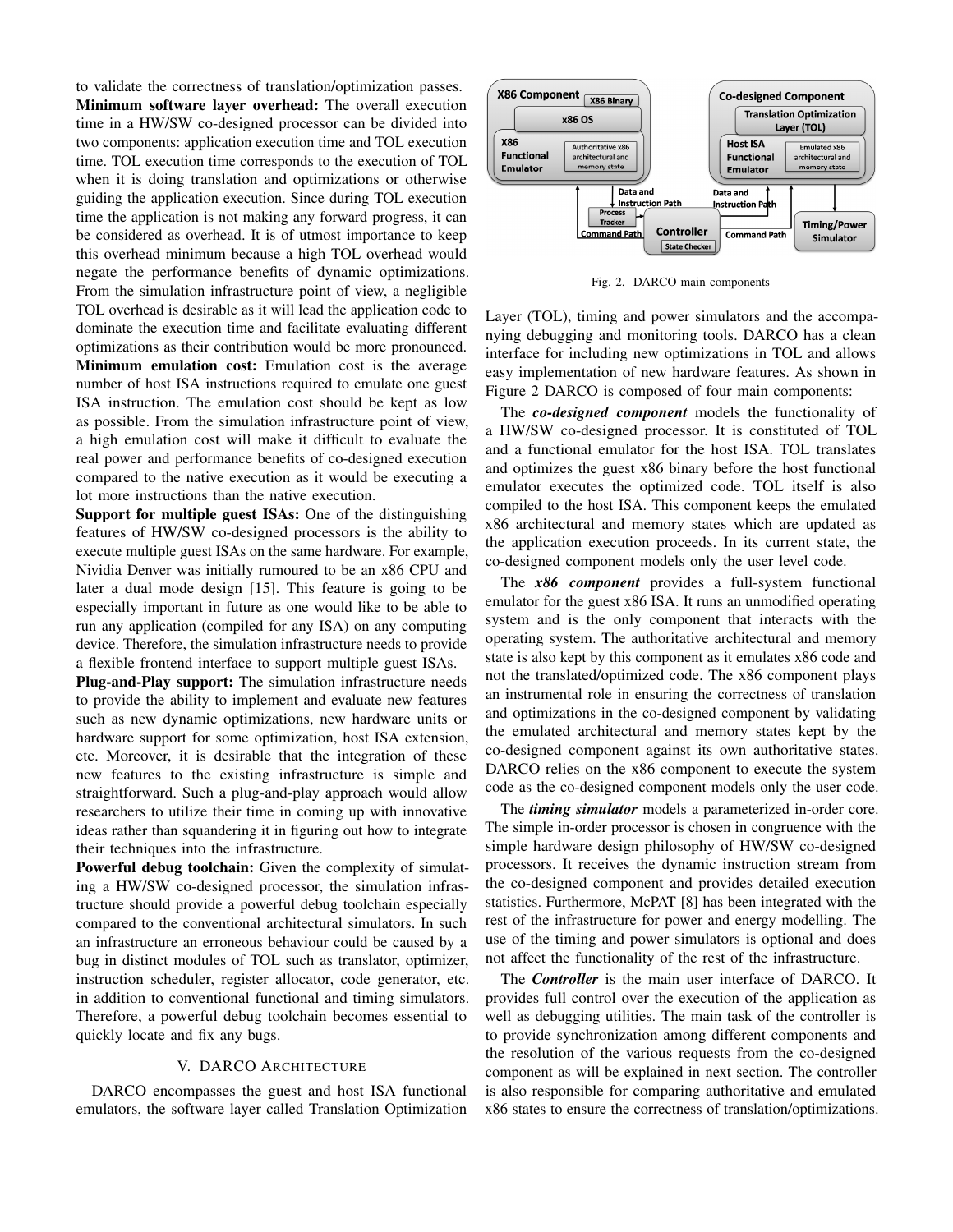# *A. Execution Flow*

The execution flow of an application passes through three distinct phases: 1) Initialization, 2) Execution, and 3) Synchronization. During the Initialization phase, the controller first starts the co-designed component, which in turn, initiates the execution of TOL. The co-designed component then remains idle until the controller sends the initial x86 architectural state of the application to be executed to it. As for the x86 component, when launched by the controller, it initiates the execution of the application defined by the user. When it reaches the system call EXECVE (which always takes place at the beginning of an application) the execution pauses. A process tracker is initialized with the application's Control Register 3 (CR3) value, which can be used to distinguish the specific process from the rest of the applications running on top of the operating system. After process tracker initialization, the x86 component sends the initial x86 state of the application to the controller. The Initialization phase is completed when the controller forwards this state to the co-designed component.

In Execution phase, TOL begins by executing code from the initial Program Counter it received during the Initialization phase. All changes made to the x86 architectural and memory state from the emulation of the x86 instructions are stored in the "Emulated x86 architectural and memory state". While the x86 application is making forward progress in the co-designed component, the x86 component remains idle.

The Synchronization phase is initiated by the co-designed component when any of the following three events occurs during the Execution phase: 1) data request, 2) system call, or 3) end of application. The data request event occurs when the co-designed component accesses an x86 memory page for the first time. The co-designed component sends a request to the controller for the particular memory page along with the total number of dynamic x86 basic blocks executed till that point. Then, it remains idle until the request is satisfied. The controller forwards the request to the x86 component, which in turn continues the execution of the application until it reaches the same execution point as the co-designed component (remember that the x86 component remained idle after the initial launch of the application). When the correct execution point is reached, the requested memory page is sent to the controller and forwarded to the co-designed component. The same process is followed for the other two events: system calls and end of application. System calls need synchronization because the co-designed component models only user-level code. Therefore, the system calls are executed only in the x86 component. Any changes made to the x86 architectural and memory state during the execution of system calls are passed to the co-designed component after the completion of the system call. As for the end-of-application, the synchronization is necessary to ensure that the execution of the application on the co-designed component was correct.

# *B. Translation Optimization Layer*

Translation Optimization Layer (TOL) of DARCO is responsible for translating the unmodified guest x86 code to a



Fig. 3. TOL execution flow. The left path is followed in IM, the middle in BBM and the right in SBM

PowerPC-like RISC host ISA. TOL does this translation in three different modes: 1) interpretation mode (IM), 2) basic block translation mode (BBM), and 3) superblock translation and optimization mode (SBM). TOL starts by interpreting the guest x86 code and promotes it to the higher optimization levels as hot code regions are detected. The high level view of TOL execution flow is shown in Figure 3.

*1) Interpretation:* TOL begins the execution of the application in IM. While in IM mode, x86 instructions are interpreted one by one and the emulated x86 state is updated accordingly. The IM guarantees forward progress of the application and is also used as a safety-net in case instructions cannot be included in basic block translations and superblocks. Moreover, interpretation is necessary to make forward progress in case of speculation failures in superblock due to aggressive optimizations.

*2) Basic Block Translation:* During IM, profiling information is collected for execution frequency of the basic blocks using software repetition counters. When the repetition counter of a basic block reaches a predetermined threshold, TOL switches to BBM in order to translate the corresponding x86 basic block. In this mode, the guest x86 instructions are translated to intermediate representation (IR) code. The IR code then undergoes some basic optimizations like dead code elimination and constant propagation, which smoothens the rough edges caused by the translation of individual instructions. Finally, a code generator maps the optimized IR to host instructions and stores them in the code cache.

*3) Superblocks and Optimizations:* During Basic-Block translation Mode (BBM), profiling information is gathered for all the basic blocks using software counters. This information consists of execution and edge counters. The execution counters provide the execution frequency of the basic blocks while the edge counters monitor the biased direction of branches. Once the execution of a basic block exceeds another predetermined threshold, TOL creates a bigger optimization region, called superblock, using the branch profiling information collected during BBM.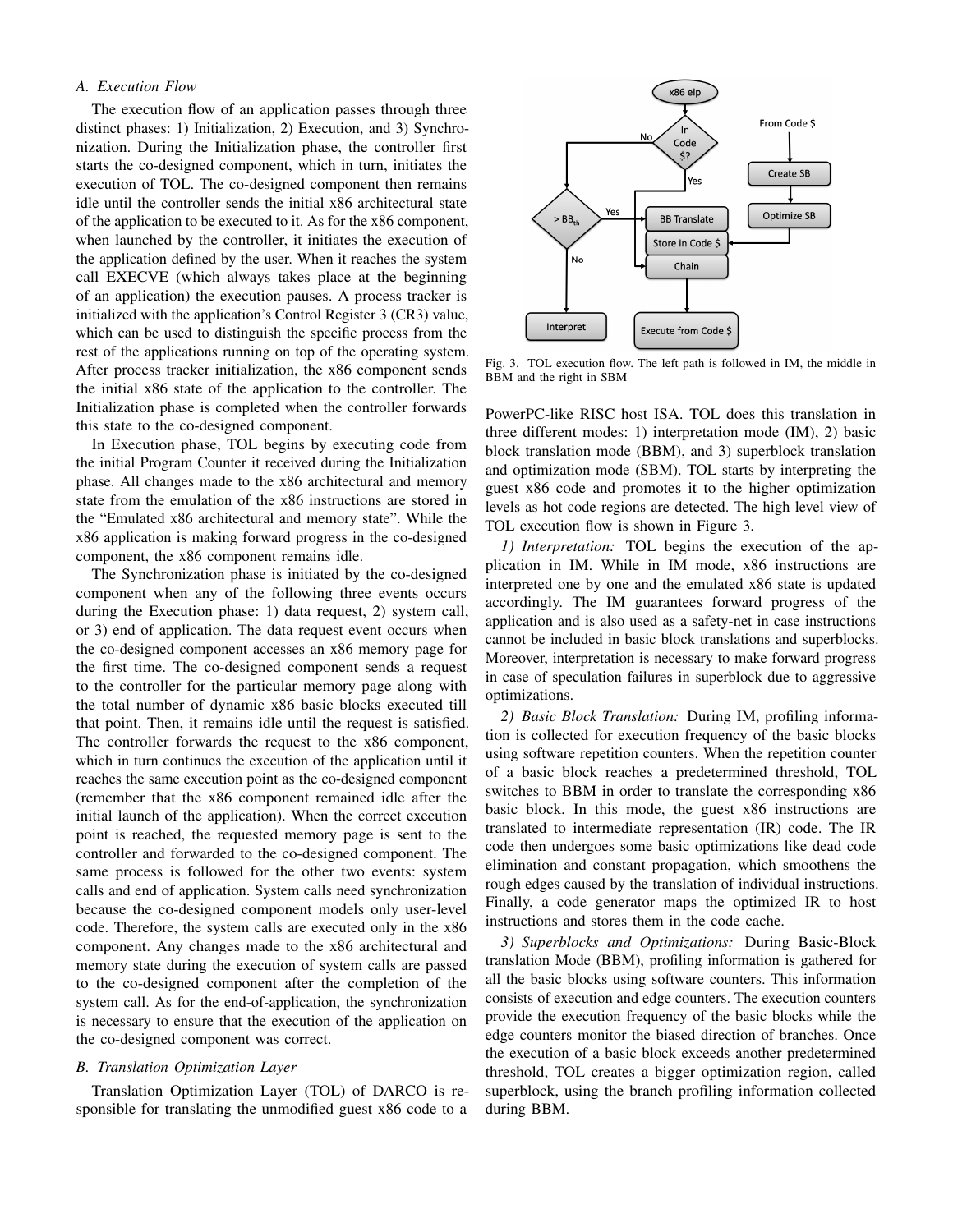In Superblock translation and optimization mode (SBM), TOL generates a new superblock starting from the triggering basic block. A superblock generally includes multiple basic blocks following the biased direction of branches, in other words speculating the control flow. A superblock ends at one of the following conditions: 1) The last basic block included in the superblock ends with an indirect branch, call, or return instruction; 2) The last basic block included in the superblock ends with an unbiased branch or the probability of reaching the last basic block from the beginning of the superblock falls below a predetermined threshold; 3) The number of instructions in the superblock exceeds a predetermined threshold; 4) The number of basic blocks included in the superblock exceeds a predetermined threshold.

Moreover, the branches inside the superblocks are converted to "asserts" so that a superblock can be treated as a single-entry, single-exit sequence of instructions. This gives the freedom to reorder and optimize instructions across multiple basic blocks. "asserts" are similar to branches in the sense that both check a condition. Branches determine the next instruction to be executed based on the condition; however, asserts have no such effect. If the condition is true, assert does nothing. However, if the condition evaluates to false, the assert "fails" and the execution is restarted from a previously saved checkpoint in IM. Furthermore, if the number of assert failures in a superblock exceeds a predetermined limit, the superblock is recreated without converting branches to "asserts". As a result, this time the superblock has to be treated as a single-entry multiple-exit sequence of instructions. Having multiple exits in a superblock also reduces available optimization opportunities because the instructions across different exit paths cannot be reordered as freely as before.

Furthermore, loop unrolling is also employed during superblock creation. Currently, we unroll loops consisting of only a single basic block, as they are the ones which provide maximum benefit [16]. Moreover, the unrolled version of the loop is followed by the original loop (without unrolling). During execution, a runtime check is performed to determine whether to execute the unrolled version or the original loop. The unrolled version is executed only if the number of iterations remaining are more than the loop unroll factor.

TOL optimizer provides a set of basic code optimizations to start with. Moreover, the modular optimizer design makes it convenient to enable/disable and plug-in new optimizations in TOL. The optimizer starts with transforming the intermediate representation (IR) code of a superblock into a Static Single Assignment (SSA) format. This transformation removes anti and output dependences and significantly reduces the complexity of subsequent optimizations. Second, a forward pass applies a set of conventional single pass optimizations: constant folding, constant propagation, copy propagation, and common subexpression elimination. Third, a backward pass applies dead code elimination.

After these basic optimizations, the Data Dependence Graph (DDG) is prepared. To create DDG, the input and output registers of the instructions are inspected and the corresponding dependences are added. Memory disambiguation analysis is also performed during DDG creation. If the analysis cannot prove that a pair of memory operations will never/always alias, it is marked as "may alias". In case of reordering, the original memory instructions are converted to speculative memory operations. Furthermore, Redundant Load Elimination and Store Forwarding are also applied during DDG phase so that redundant memory operations are removed. The DDG is then fed to the instruction scheduler that uses a conventional list scheduling algorithm. Afterwards, the determined schedule is used by the register allocator that implements Linear Scan Register Allocation algorithm. Finally, the optimized IR code is translated to the host code and is stored in the code cache. The previous entry in the code cache that corresponds to the first basic block of the current superblock is invalidated and freed for later translations.

## *C. Timing Simulator*

DARCO models an in-order superscalar processor with front- and back-ends running independently and separated by an instruction queue. The front-end (equipped with a BTB and gshare branch predictor) fetches, decodes and stores the host instructions in the instruction queue. The backend issues and executes the instructions from this queue and employs Scoreboarding to track dependencies and resource availabilities. It incorporates simple, complex and vector units for execution. DARCO models two level TLB and cache hierarchies with a stride data prefetcher. Timing simulator parameters include: issue width, instruction queue size, numbers of execution units and latencies, number of physical registers (scalar/vector), branch predictor and BTB sizes, cache and TLB sizes/latencies, numbers of memory read/write ports and vector length for SIMD units.

# *D. Meeting the challenges*

Having already described DARCO architecture, next we explain how it meets the challenges described in Section IV: Correctness: The x86 component holds the key to ensure the correctness of the co-designed execution. It executes the unmodified x86 binary and keeps authoritative architectural and memory states. DARCO compares the architectural and memory states of x86 and co-designed components periodically to ensure correctness. The comparison kicks off by itself at system calls and at the end of application. Furthermore, the user can also decide how often to validate co-designed states against the authoritative x86 states.

Minimum TOL overhead: In addition to carefully engineering the TOL code itself, DARCO employs several other techniques to minimize TOL overhead. For example, 3-stage translation/optimization (IM, BBM and SBM) ensures that only the most frequently executed code is optimized aggressively, therefore reducing the optimization overhead. Furthermore, DARCO ensures that TOL is invoked only when absolutely necessary while executing optimized code from the code cache. To reduce the number of TOL invocations, for example, the optimized superblocks (and basic blocks) are chained together whenever possible. Even the indirect branches are chained using IBTC [17].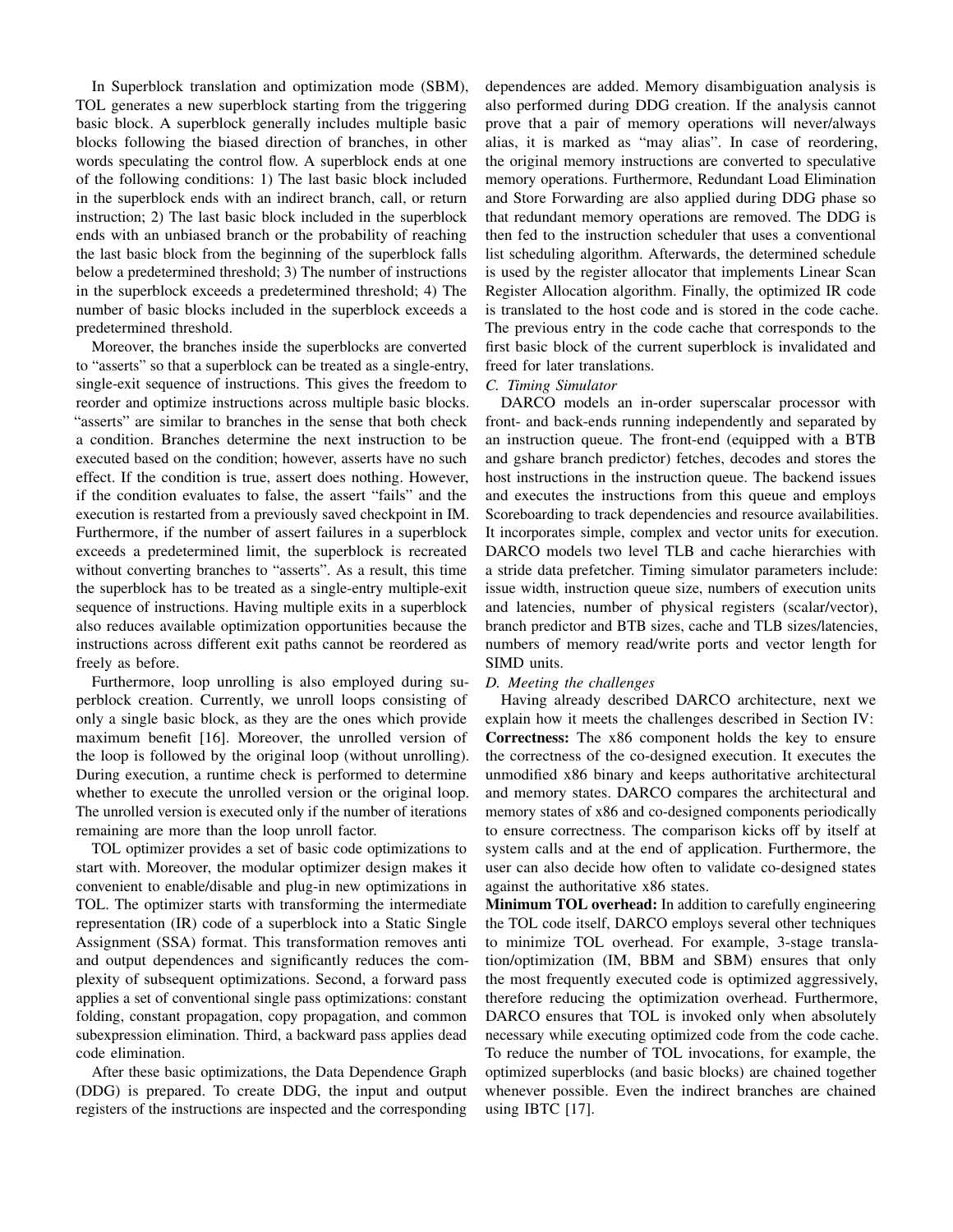

Fig. 4. Dynamic x86 instruction distribution in IM, BBM and SBM

Minimum emulation cost: The biggest factor in reducing the emulation cost is runtime optimizations. DARCO generates aggressively, if needed speculatively, optimized host code that not only improves performance but also lowers the emulation cost. Furthermore, DARCO utilizes several other techniques to ensure minimum emulation cost. For example, DARCO maps guest architectural registers directly on the host registers. Therefore, it saves upon the instructions that would otherwise be needed to load a register on reads and store it on writes if the guest architectural registers were kept in memory. Additionally, x86 instructions have a side effect of writing the flag register. DARCO writes to the flag registers only if the written value is really going to be consumed by a subsequent conditional instruction.

Support for multiple ISA: Even though DARCO currently supports only x86 as guest ISA, incorporating additional frontends is straightforward. As explained in Section V-B, TOL first translates the guest ISA instructions to an intermediate representation (IR) and all the optimization are applied to IR. To support additional guest ISAs, DARCO just needs another software decoder to translate the new guest ISA instructions to IR. All the following steps from SSA to code generation can be shared among the different guest ISAs.

Plug-and-play: DARCO is designed in a modular way making it straightforward to enable/disable any particular feature without affecting the functionality of the rest of the infrastructure. A clean interface makes it easy to develop new features, optimizations or hardware features, in isolation and plug them into the whole system when ready.

Debug toolchain: DARCO provides a strong debug toolchain with the x86 component playing a major role in it. As DARCO periodically validates the co-designed architectural and memory states against the authoritative x86 state, it activates the debug mechanism if a mismatch is detected. DARCO, first of all, pinpoints the exact basic block where the problem was originated. Then it traces back to find out the particular step where the bug first appeared, e.g. while translation to IR, any of the several optimizations, during emulation in the host ISA emulator, etc.

#### VI. DARCO EVALUATION

This section presents a high level evaluation of DARCO and characterizes TOL using a set of benchmarks from SPEC2006 [18] and Physicsbench [19]. First, we examine the execution speed of DARCO followed by a discussion on dynamic x86 instruction distribution in different execution modes. Then a study of the emulation cost of x86 instructions in SBM is presented. Finally, we study TOL overhead and its components followed by a brief case study.

### *A. DARCO speed:*

We present DARCO speed in terms of number of instructions emulated/simulated per second for both the guest and host ISA. For the guest x86 ISA, DARCO speed represents the rate at which the x86 instructions pass through the entire execution flow of DARCO including all the components shown in Fig 2. On average, DARCO emulates 3.4 million x86 instructions per second (MIPS) whereas the simulation speed with the timing simulator enabled is 370 KIPS for the guest ISA. Similarly for the host ISA, the emulation speed is 20 MIPS and the simulation speed with the timing simulator is 2 MIPS. The results presented are collected on a cluster where only one core is devoted per execution task and all the components of DARCO share this core.

#### *B. Optimized Code Distribution:*

The dynamic x86 instruction distribution in the three execution modes of TOL: the Interpreter Mode (IM), the Basic Block Mode (BM), and the Super Block Mode (SBM) is depicted in Figure 4. The experimental data shows that 88%, 96%, and 75% of the dynamic instruction stream comes from the highest level of optimization, superblocks, in SPECINT2006, SPECFP2006, and Physicsbench respectively. For three benchmarks in Physicsbench, namely *continuous*, *periodic*, and *ragdoll*, significant number of instructions are executed in BBM. The dynamic instruction count and dynamic to static instruction ratio for these benchmarks are significantly lower than other benchmarks. Therefore, only a small portion of code is promoted to SBM.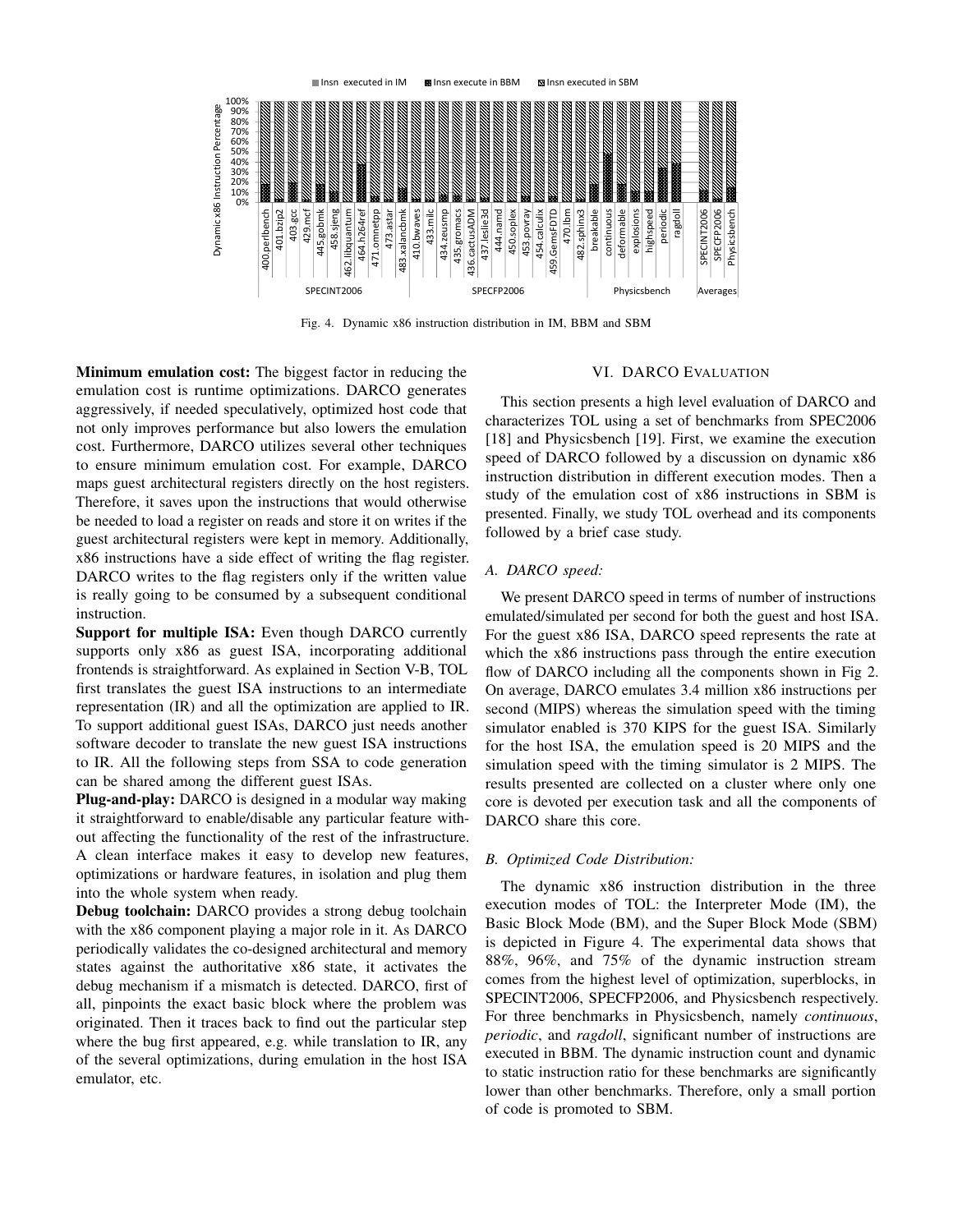

Fig. 7. Dynamic TOL Overhead Distribution

# *C. Emulation Cost:*

Emulation cost is the number of host instructions generated per x86 instruction. Since the dynamic instruction stream is dominated by the execution of code in SBM, we present the emulation cost only in SBM. As Figure 5 shows, on average TOL generates 4, 2.6, and 3.1 host instructions per x86 instructions for SPECINT2006, SPECFP2006, and Physicsbench respectively. The emulation cost of SPECINT2006 is relatively high because of high emulation cost of branches. Since the basic blocks in SPECINT2006 are smaller, the emulation cost of branch instructions dominates the overall emulation cost. Physicsbench has a higher emulation cost because it uses significant amount of trigonometric functions like sin, cos, etc. These x86 instructions are not directly mapped to the host instructions, however, they are emulated in software. Therefore, the overall emulation cost increases.

# *D. Dynamic Instruction/Overhead Distribution:*

The overall host dynamic instruction stream is composed of: 1) Application Instructions and 2) TOL Overhead Instructions. Application instructions are the dynamic instructions corresponding to the emulation of x86 application. On the other hand, TOL overhead are the instructions needed to translate the x86 code to the host code and doing housekeeping tasks.

Figure 6 shows the percentage of application instructions vs TOL overhead in the host dynamic instruction stream. For SPECINT2006 and SPECFP2006, 16% and 13% of the overall instruction stream corresponds to TOL overhead respectively, whereas for Physicsbench this number rises to 41%. The high dynamic to static instruction ratio causes TOL overhead to be amortized in SPEC2006. On the other hand, in Physicsbench the overhead in not amortized due to fewer executions of translated code.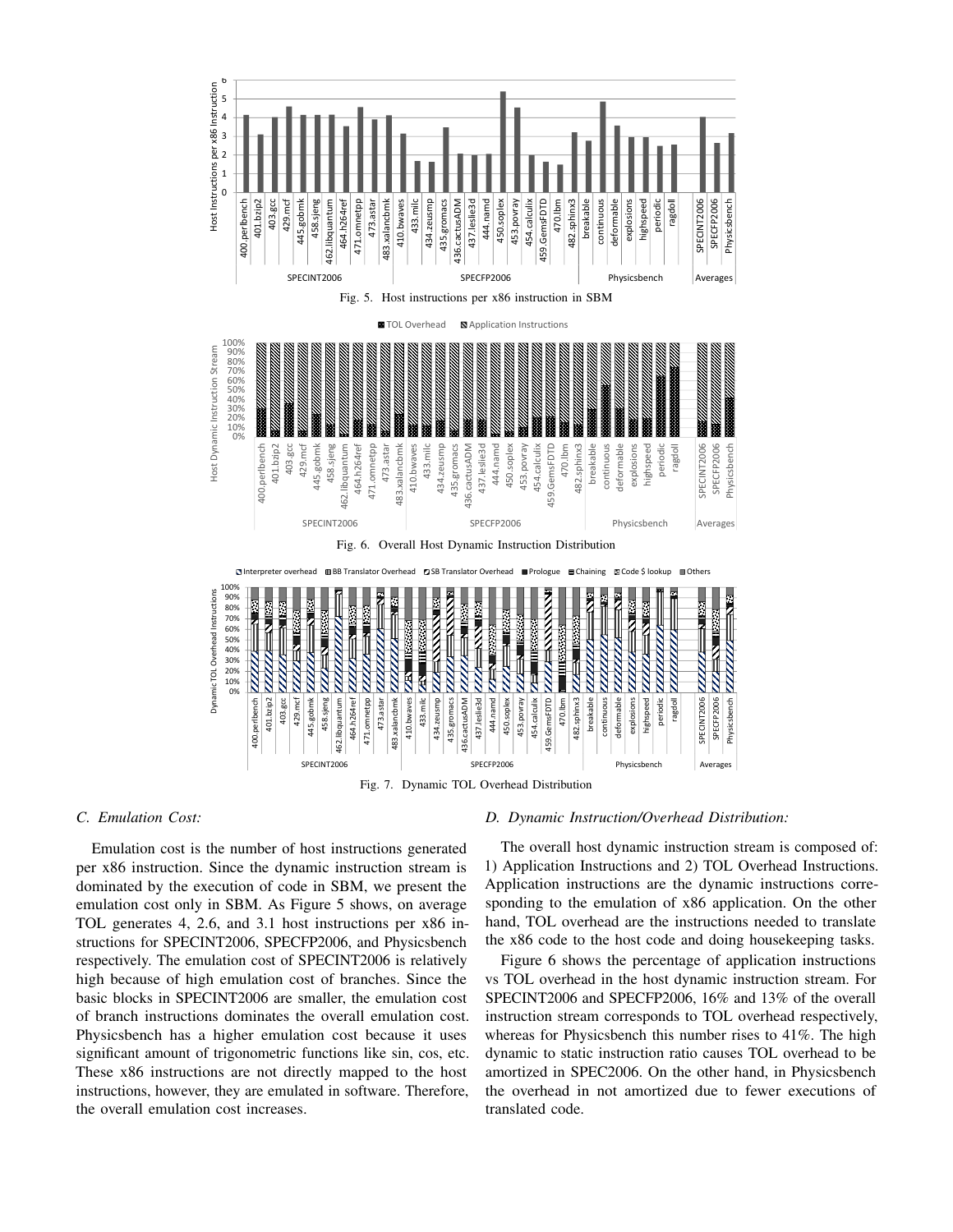Figure 7 shows the various components of TOL overhead. It is divided into seven major categories (bottom-up): 1) Interpretation Overhead: TOL overhead for interpreting the code before it is promoted to BBM. 2) BB Translator Overhead: TOL overhead for translating the basic block promoted to BBM. 3) SB Translator Overhead: TOL overhead for creating, translating, and optimizing the superblocks. 4) Prologue: Every time control is transferred between TOL and the translated code, a specific piece of code is executed to do some housekeeping stuff like stack management. Prologue overhead corresponds to executing this code. 5) Chaining: Different translated basic blocks and superblocks can be connected to each other in the code cache. To check whether chaining is possible and chaining the possible pairs constitutes "Chaining" overhead. 6) Code Cache Lookup: Every time that control is transferred to TOL, it checks whether the translation for next x86 basic block is already present in code cache or not. This lookup is termed as code cache lookup overhead. 7) Others: All other overheads like managing control flow in the main loop of TOL, collecting statistics, TOL initialization, etc. fall under this category.

It is interesting to note that, in Physicsbench, Interpretation Overhead and BB Translator Overhead dominate the overall overhead, whereas in SPECFP2006 these overheads are relatively smaller. The reason for this behaviour is once again the dynamic to static instruction ratio. SB Translator Overhead, where most aggressive/speculative optimizations are applied, is relatively smaller for both benchmark suites.

## *E. Case Study*

We present a brief case study to demonstrate the efficacy of DARCO in HW/SW co-design research. The details of the study can be found in [20]. DARCO has already catalyzed the research in this domain as is evident from [20]–[28].

Warm-up Simulation Methodology: Sampling based simulations are used universally to reduce the simulation time with minimal loss of accuracy. Sampling relies on selecting a small, yet representative set of samples from the application for detailed timing simulations. Statistics are collected for each sample after warming-up the microarchitectural components for few million instructions. In the case of HW/SW co-designed processors, however, the software layer state also needs to be warmed-up in addition to the microarchitectural state. Our experiments, using DARCO, show that warming-up the TOL state only for a few million instructions leads to significant loss of accuracy. The penalty of inaccuracy in TOL state is much severe than that in the microarchitectural state. For example, a last-level cache miss due to a warm up inaccuracy in microarchitectural state results in a penalty of hundreds of cycles, whereas a code region translation/optimization due to inaccurate TOL profiler state costs thousands to tens of thousands of cycles. Therefore, TOL state needs to be highly accurate after the warm up period to avoid inaccuracies in the statistics. To obtain such high accuracy, we found that, the warm-up period needs to be 3-4 orders of magnitude longer than the warm-up period for conventional processors. Such a long

warm-up period results in correspondingly longer simulation times.

To tackle this problem, we have developed a new warm-up methodology that downscales the promotion thresholds during the TOL warm-up phase to allow the code to be promoted to the higher optimization regions quickly and restores the original thresholds while collecting statistics. It provides an interesting trade-off between the scaling factor and the warmup period length. For example, a small scaling factor and long warm up period provide high accuracy but long overall simulation time. On the other extreme, a high scaling factor and small warm-up period reduce the simulation time at the cost of low accuracy. We use a heuristic to predict the scaling factor and warm-up length for each sample such that the warmup execution represents the authoritative (complete, without warm-up) execution faithfully. Our off-line heuristic correlates the execution distribution (basic block execution frequencies) of different configurations, with different scaling factors and warm-up lengths, to the execution distribution of authoritative execution and picks up the best match. Our technique reduces simulation cost by 65x on average with an error of 0.75%.

# VII. RELATED WORK

Dynamic binary instrumentation, translation and optimization, which is an elementary part of HW/SW co-designed processors, has also been of interest in itself in the last decade. Dynamic binary instrumentation frameworks like Pin [29] and Valgrind [30] have been used to develop powerful tools for program analysis, debugging, security, etc. Dynamic binary translators and optimizers have been implemented in both hardware as well as software. Intel microprocessors implement dynamic binary translation in hardware to translate CISC instructions into  $\mu$ ops [2]. On the contrary, Apple used Rosetta [31], a software dynamic binary translator, to run PowerPC binaries on Intel processors. Similarly, Dynamo [32], DynamoRIO [33], IA-32 EL [34], and Strata [35] perform optimizations in a software layer running on top of operating system. All these optimizers apply only simple, low-cost optimizations in order to minimize the optimization overhead. On the contrary, hardware-only dynamic binary optimizers like RePlay [36] and PARROT [37] do not incur this optimization overhead as optimizations are performed in hardware and off-the-critical path. However, hardware-only dynamic binary optimizers pay the cost in terms of extra hardware complexity, area and power.

Computer architects rely heavily on simulation infrastructures as is evident from the diversity of simulation infrastructures available today. Architectural simulators have consistently grown in terms of capabilities and complexity. Earlier simulators like SimOS [38], RSIM [39] and SimpleScalar [40] targeted uniprocessor architectures. However, with the advent of parallel and multicore architectures a new class of simulation infrastructures like Simics [41], SIMFlex [42], GEMS [43], Graphite [44], Sniper [45], zsim [46], gem5 [47], ESESC [48], COTSon [49] etc. have taken over. Some of these simulators are able to simulate thousands of processor cores. Furthermore,